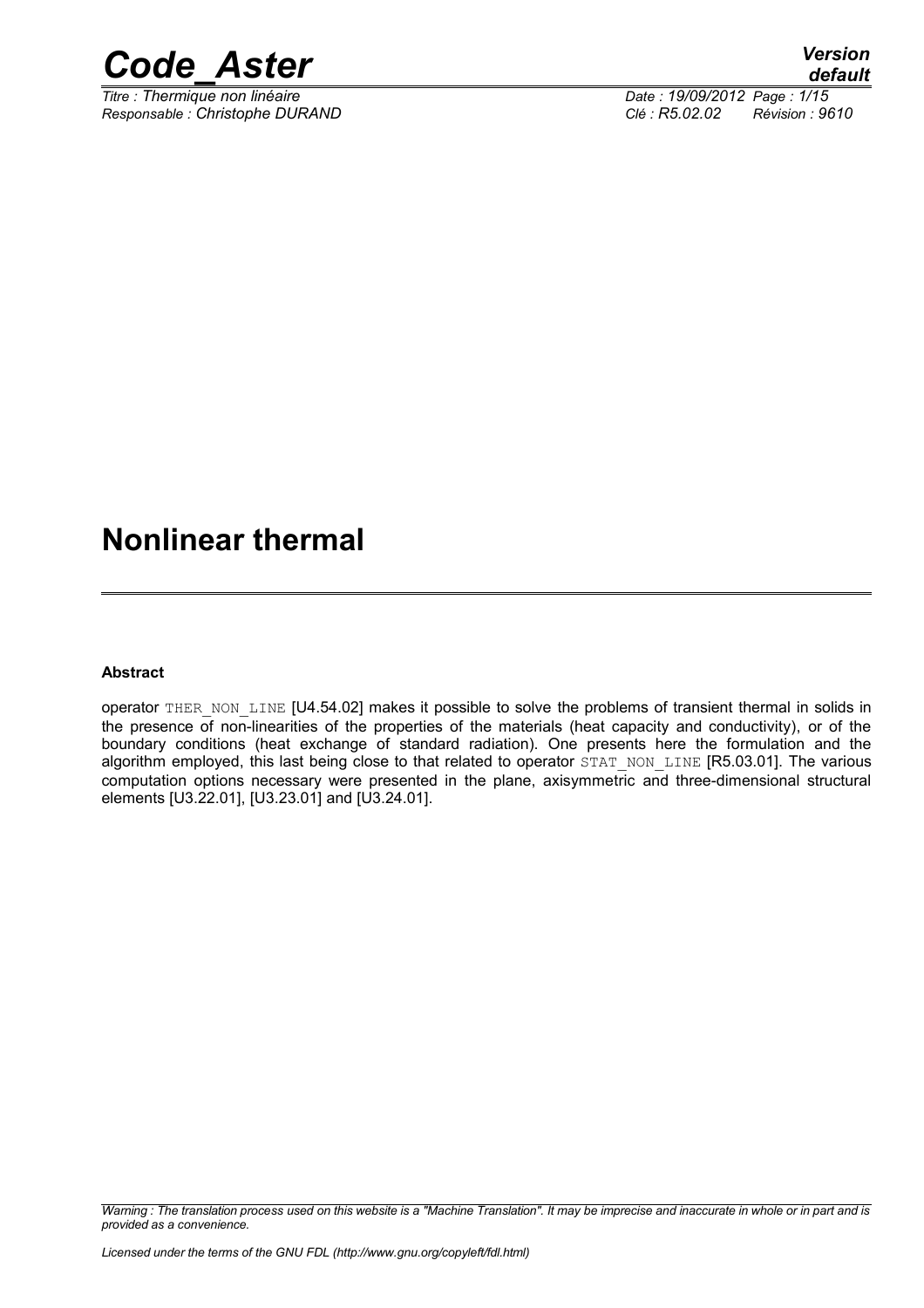*Responsable : Christophe DURAND Clé : R5.02.02 Révision : 9610*

*default Titre : Thermique non linéaire Date : 19/09/2012 Page : 2/15*

## **Contents**

| 1.3 Equation of the heat in the case of the model of numerical transient thermal                    |
|-----------------------------------------------------------------------------------------------------|
| non-linéaire5 1.4 Advantage of the formulation in enthalpy for the problems with change of phase.5. |
|                                                                                                     |
|                                                                                                     |
|                                                                                                     |
|                                                                                                     |
|                                                                                                     |
|                                                                                                     |
|                                                                                                     |
| 5 spatial Discretization and adaptation of the algorithm of Newton with the problème10              |
|                                                                                                     |
|                                                                                                     |
|                                                                                                     |
|                                                                                                     |
|                                                                                                     |
|                                                                                                     |
|                                                                                                     |
|                                                                                                     |
|                                                                                                     |

*Warning : The translation process used on this website is a "Machine Translation". It may be imprecise and inaccurate in whole or in part and is provided as a convenience.*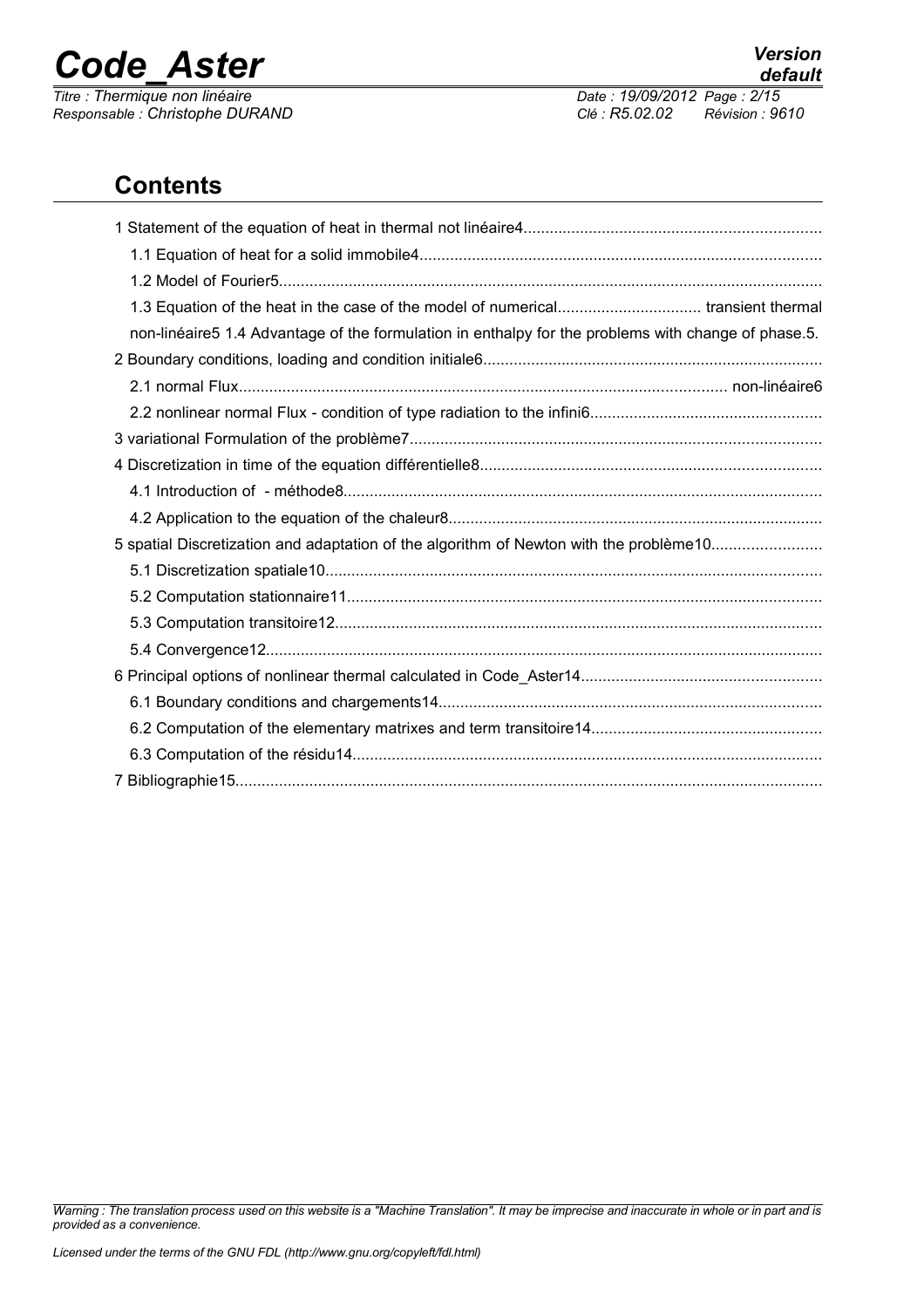*Titre : Thermique non linéaire Date : 19/09/2012 Page : 3/15 Responsable : Christophe DURAND Clé : R5.02.02 Révision : 9610*

### **1 Statement of the equation of heat in nonlinear thermal**

#### **1.1 Equation of heat for a motionless solid**

In this document, one treats only the thermal of the solid bodies, even if the liquid/solid phase change is taken into account. There is thus no heat transfer by convection but only by conduction.

The first principle of the thermodynamics connects the temporal variation of total energy *dEtotale* of a system included in a control volume  $\Omega$  to the work of the external forces  $\delta W$  and heat  $\delta O$ received by this same system:

$$
dE_{\text{total}} = d(E_{\text{interne}} + E_{\text{cintique}}) = \delta W + \delta Q \tag{6q 1.1-1}
$$

By injecting the theorem of kinetic energy in this equation, one reveals thus the power of the internal forces, function of the velocity field [bib1]:

$$
\dot{E}_{\text{interne}} = \dot{Q} - P_i(u) \tag{6q 1.1-2}
$$

For the resolution of the problem of thermal, the system is supposed without motion. The power of the internal forces  $\ P_i(u)$  is thus null. Indeed, in the majority of the applications concerned, the thermal and mechanical phenomena are decoupled; the density power density dissipated by plastic strains  $P_i = \sigma_c$ .  $\dot{\epsilon}$  <sub>plastique</sub>, is neglected in front of the heat exchanged on the surface or the other voluminal heat sources.

The equation [éq 1.1-2] which expresses the variation of heat in volume  $\Omega$  is written then:

$$
\forall s \in \Omega \quad \rho \frac{d}{dt} \int_{S} e d\Omega = \dot{Q} = \int_{S} \left( r_{vol} - \text{div} q \right) d\Omega
$$

where one noted:

*e* internal energy,

*ρ* density,

 $r_{vol}$  the voluminal rate of contribution external of heat,

*q* the vector heat flux.

Moreover, since the solid is motionless, for any control volume  $\Omega(t) = \Omega$  , one then obtains the local equation of conservation of heat:

$$
\rho \frac{de}{dt} = r_{vol} - \text{div} q \qquad \qquad \text{Eq 1.1-4}
$$

If all the system is actuated by a rigid body motion, an additional term appears in the member of left, utilizing the velocity of solid and the gradient of energy. This situation is treated by the command THER NON LINE MO [R5.02.04].

In the case of a reversible transformation, the equation [éq 1.1-4] becomes, with the assistance of the second principle of the thermodynamics which makes it possible to write in our case *dEinterne*=*TdS* :

*Warning : The translation process used on this website is a "Machine Translation". It may be imprecise and inaccurate in whole or in part and is provided as a convenience.*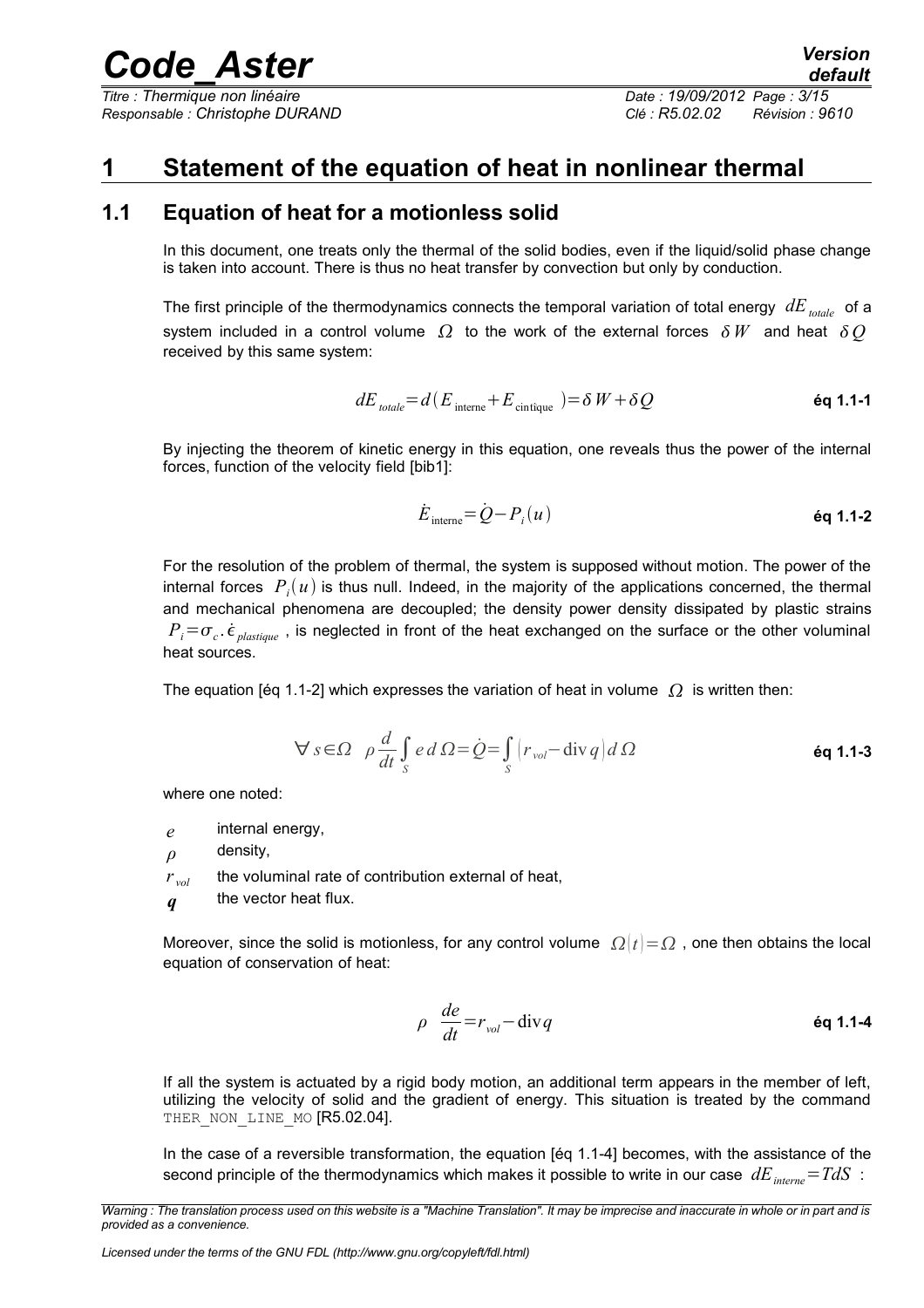*Responsable : Christophe DURAND Clé : R5.02.02 Révision : 9610*

*Titre : Thermique non linéaire Date : 19/09/2012 Page : 4/15*

$$
\rho \hspace{.15cm} T \hspace{.05cm} \dot{s} = r_{\text{vol}} - \text{div} \hspace{1.05cm} q \hspace{3.2cm} \text{\'eq 1.1-5}
$$

and finally the equation of heat in its classical form:

$$
\rho \ C_p \dot{T} = r_{vol} - \text{div} \, q \tag{60.11-6}
$$

with heat capacity with constant pressure defined by:  $\; C_P^{} \! = \! T \frac{\partial \, s}{\partial \; T}$  $\frac{\partial}{\partial T}\big|_P$ 

As he is explained in chapter 1.4, he can be advantageous to write the term of left of the equation [éq 1.1-6] with the enthalpy  $\beta$  which does not depend whereas temperature:

$$
\dot{\beta} = r_{vol} - \text{div}\,q \tag{6q 1.1-7}
$$

where  $\beta(T) = \int_{T_0}^{T} \rho C_P dT$ 

#### **1.2 Fourier analysis**

In thermal conduction, the Fourier analysis provides an equation connecting heat flux to the gradient of the temperature (normal vector on the isothermal surface). This model reveals, in its most general form, a tensor of conductivity. In the case of an isotropic material, this tensor is reduced to a coefficient  $\lambda$  (being able to depend on the temperature), thermal conductivity:

$$
q(x,t) = -\lambda(T)\nabla T(x,t)
$$

#### **1.3 Equation of the nonlinear heat in the case of the model of transient thermal**

By combining the equations [éq 1.1-5] and [éq 1.2-1], one obtains:

$$
r_{vol} - \operatorname{div}(-\lambda(T)\nabla T) = \frac{d\beta}{dt}
$$
 **éq 1.3-1**

or, if heat capacity does not depend on the temperature:

$$
r_{vol} - \text{div}(-\lambda(T)\nabla T) = \rho \ C_p \frac{dT}{dt}
$$
 **éq 1.3-2**

#### **1.4 numerical Advantage of the formulation in enthalpy for the problems with phase change.**

The relation between enthalpy and heat capacity is:

$$
\beta(T) = \int_{T_0}^{T} \rho C_p(u) du
$$

*Warning : The translation process used on this website is a "Machine Translation". It may be imprecise and inaccurate in whole or in part and is provided as a convenience.*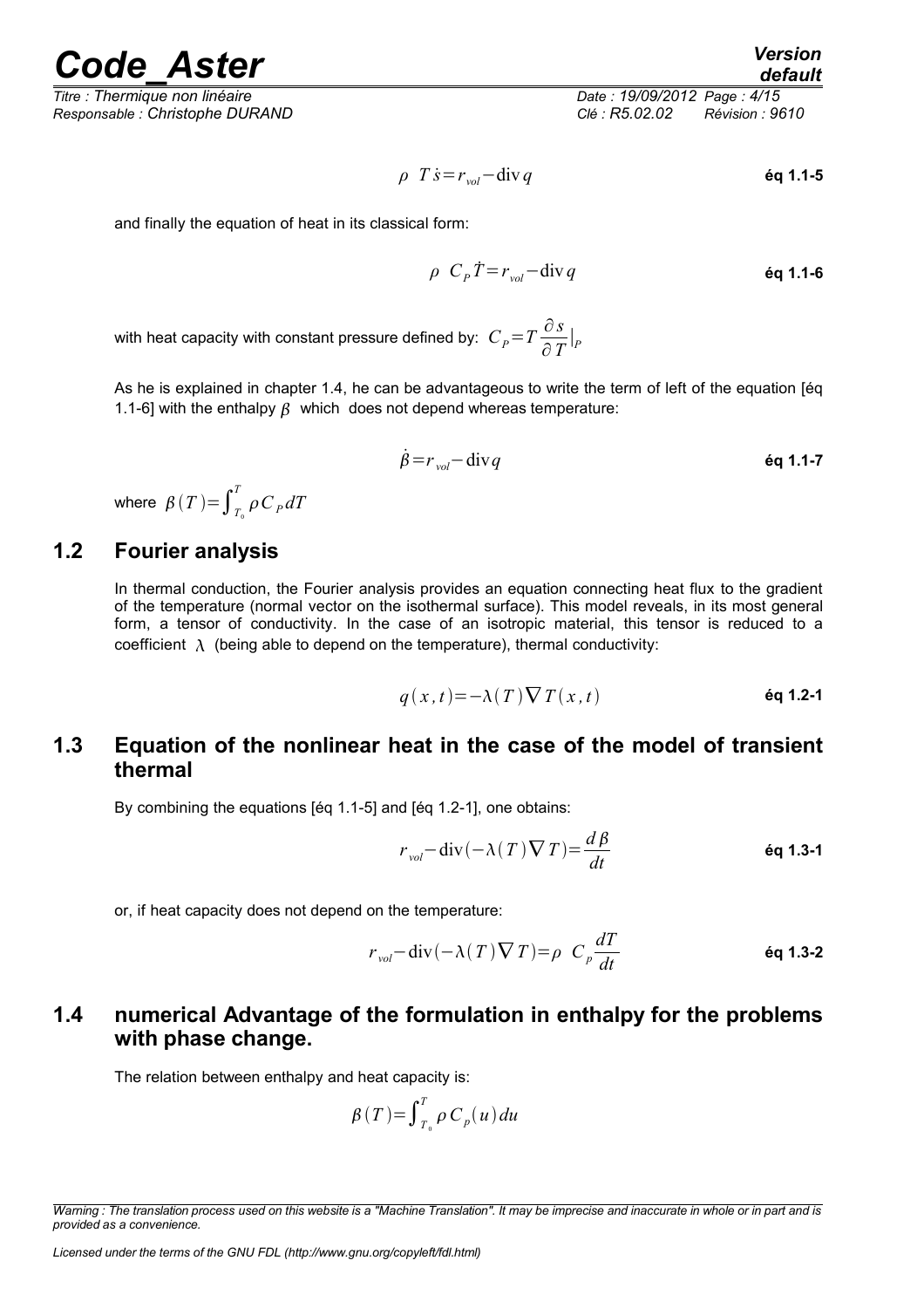*Titre : Thermique non linéaire Date : 19/09/2012 Page : 5/15 Responsable : Christophe DURAND Clé : R5.02.02 Révision : 9610*

When this function enthalpy presents abrupt variations, it is more precise to handle  $\beta(T)$  than its derivative. Indeed, the paces characteristic of these functions in the vicinity of the melting point are the following ones:



During an iteration, either because the thermal transient is violent, or because the beach of phase change is very small (pure substance), two the reiterated successive ones of the temperature can be located on both sides of discontinuity. The evaluating of the slope of the function enthalpy in the vicinity of the melting point will be very false if one considers  $C_p|T_1|$ ,  $C_p|T_2|$  or a weighted average of both. On the other hand, the slope of the right in dotted lines is always a correct approximation of  $d \beta / dT$  at the melting point.

### **2 Boundary conditions, loading and initial condition**

One will refer to [R5.02.01] for the thermal boundary conditions and the loadings leading to linear equations in temperature like for the initial condition.

#### **2.1 Normal flux nonlinear**

It is of the conditions of the Neumann type, defining flux entering the field.

$$
-q(x,t)
$$
.  $n=g(x,T)$  on the border  $\Gamma$  *Eq 2.1-1*

where  $g(x, T)$  is a function of the temperature and possibly of the variable of space x and/or time *t* and *n* indicates the norm external with the border  $\Gamma$ ,  $q$  is the vector heat flux (directed according to the decreasing temperatures).

This statement makes it possible to introduce for example conditions of the type exchanges with a convective coefficient of heat exchange depend on the temperature:

$$
-q(x,t).\mathbf{n}=g(x,T)=h(x,T)(T_{ext}(x,t)-T)
$$
éq 2.1-2

#### **2.2 nonlinear normal Flux - condition of type radiation ad infinitum**

a typical case of the preceding boundary conditions is the radiation ad infinitum of gray body which results in a typical case of function  $g(x, T)$ .

$$
-q(x,t)
$$
.  $n = \sigma \epsilon \left[ (T(x)+273.15)^4 - (T_{\infty}+273.15)^4 \right]$  \t\t\t\t\t\acute{q}q the 2.2-1

*Warning : The translation process used on this website is a "Machine Translation". It may be imprecise and inaccurate in whole or in part and is provided as a convenience.*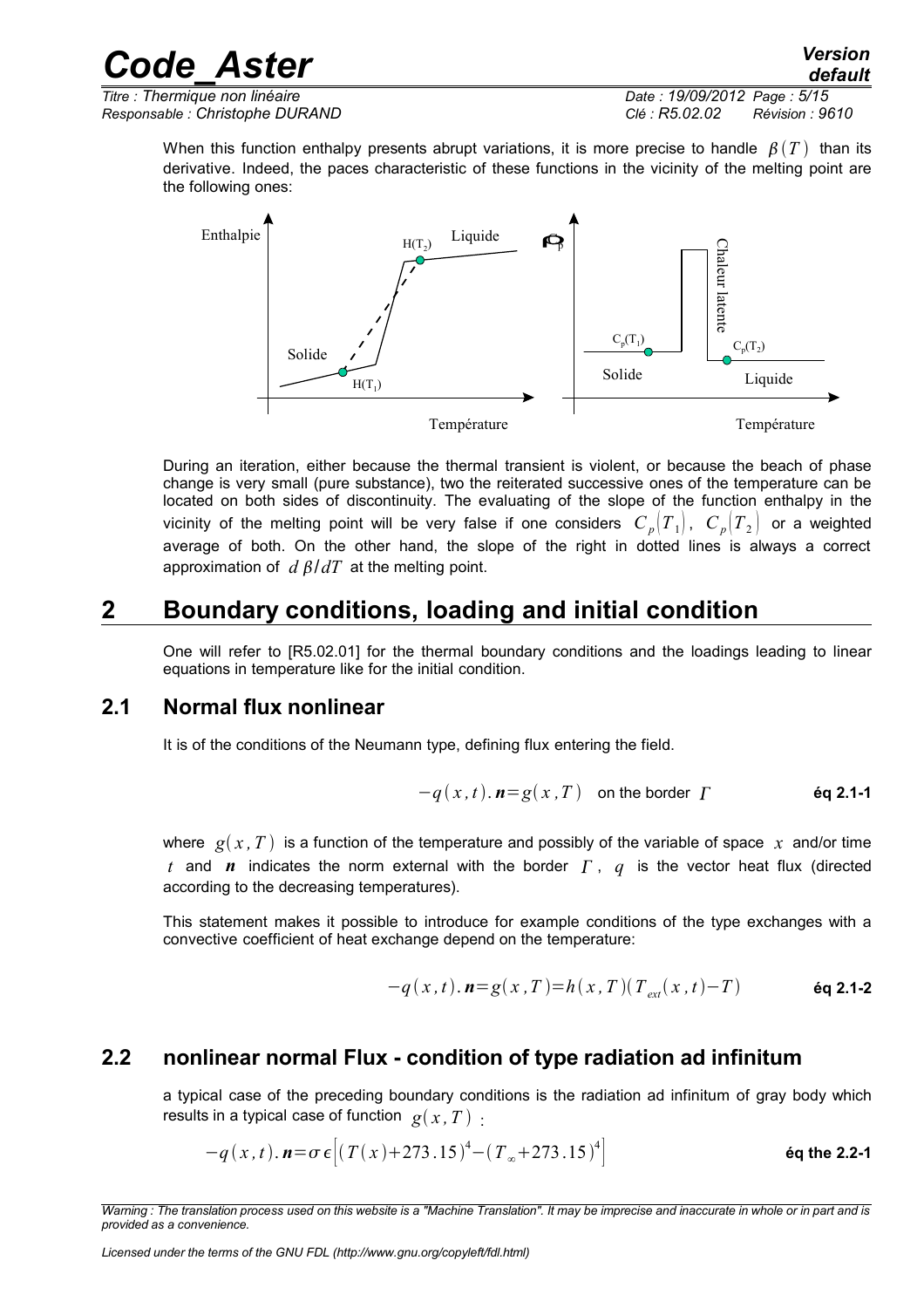*Titre : Thermique non linéaire Date : 19/09/2012 Page : 6/15 Responsable : Christophe DURAND Clé : R5.02.02 Révision : 9610*

 $\overline{1}$ 

characteristics to be defined at the time of the definition of this loading are emissivity  $\varepsilon$ , the constant of Stefan-Boltzmann  $\sigma = 5{,}73.10^{-8}u<sub>si</sub>$  and the temperature ad infinitum.

 $T(r)$  and  $T_{\infty}$  are then expressed in degrees Celsius.  $-273.15\,^{\circ}C$  is the temperature of the absolute zero.

### **3 Variational formulation of the problem**

We will restrict ourselves here to present the problem with only the boundary conditions of imposed temperature [R5.02.01 §2.1], of imposed normal flux [R5.02.01 §2.3], of exchange [R5.02.01 §2.4], nonlinear flux [§2.1] and radiation [§2.2].

That is to say  $|\Omega|$  open of  $|R^3$  , border  $|\varGamma| = \varGamma_1 \cup \varGamma_2 \cup \varGamma_3 \cup \varGamma_4 \cup \varGamma_5$  . One must solve the equation [éq 1.1-4] in *T* on  $\Omega \times ]0,t[$  with the boundary conditions:

$$
T = T^{d}(r, t)
$$
 
$$
\begin{cases}\n\lambda(T) \frac{\partial T}{\partial n} = f(r, t) & \text{sur } \Gamma_{1} \\
\lambda(T) \frac{\partial T}{\partial n} = h(r, t)(T_{ext}(r, t) - T) & \text{sur } \Gamma_{3} \\
\lambda(T) \frac{\partial T}{\partial n} = g(r, T) & \text{sur } \Gamma_{4} \\
\lambda(T) \frac{\partial T}{\partial n} = g(r, T) & \text{sur } \Gamma_{4} \\
\lambda(T) \frac{\partial T}{\partial n} = \sigma \epsilon [(T + 273.15)^{4} - (T_{\infty} + 273.15)^{4}] & \text{sur } \Gamma_{5}\n\end{cases}
$$

and with, possibly, of the initial conditions  $T(t=0)$ . If these last are not specified, one solves as a preliminary the steady problem, i.e. the equation [éq 1.3-1] without the term of temporal evolution.

That is to say  $|v\rangle$  a sufficiently regular function cancelling itself on  $|I_{\perp}|$ , while noticing:

$$
\frac{d}{dt} \left( \int_{\Omega} \beta(T) \cdot v \cdot d\Omega \right) = \int_{\Omega} \dot{\beta}(T) \cdot v \cdot d\Omega
$$
\n
$$
\int_{\Omega} \lambda(T) \nabla T \cdot \nabla v \cdot d\Omega = -\int_{\Omega} \text{div}(\lambda(T) \nabla T) \cdot v \cdot d\Omega + \int_{\Gamma} \lambda(T) \frac{\partial T}{\partial n} \cdot v \cdot d\Gamma
$$
\n
$$
\text{éq the 3-2}
$$

weak formulation of the equation of heat can then be written:

$$
\frac{d}{dt}\left(\int_{\Omega}\beta(T)\cdot v.d\Omega\right)+\int_{\Omega}\lambda(T)\nabla T.\nabla v d\Omega-\int_{T}\lambda(T)\frac{\partial T}{\partial n}.\,v.d\Gamma=\int_{\Omega}r_{vol}.\,v.d\Omega\quad\text{6q 3-3}
$$

One from of deduced the variational formulation from problem:

*Licensed under the terms of the GNU FDL (http://www.gnu.org/copyleft/fdl.html)*

*default*

*Warning : The translation process used on this website is a "Machine Translation". It may be imprecise and inaccurate in whole or in part and is provided as a convenience.*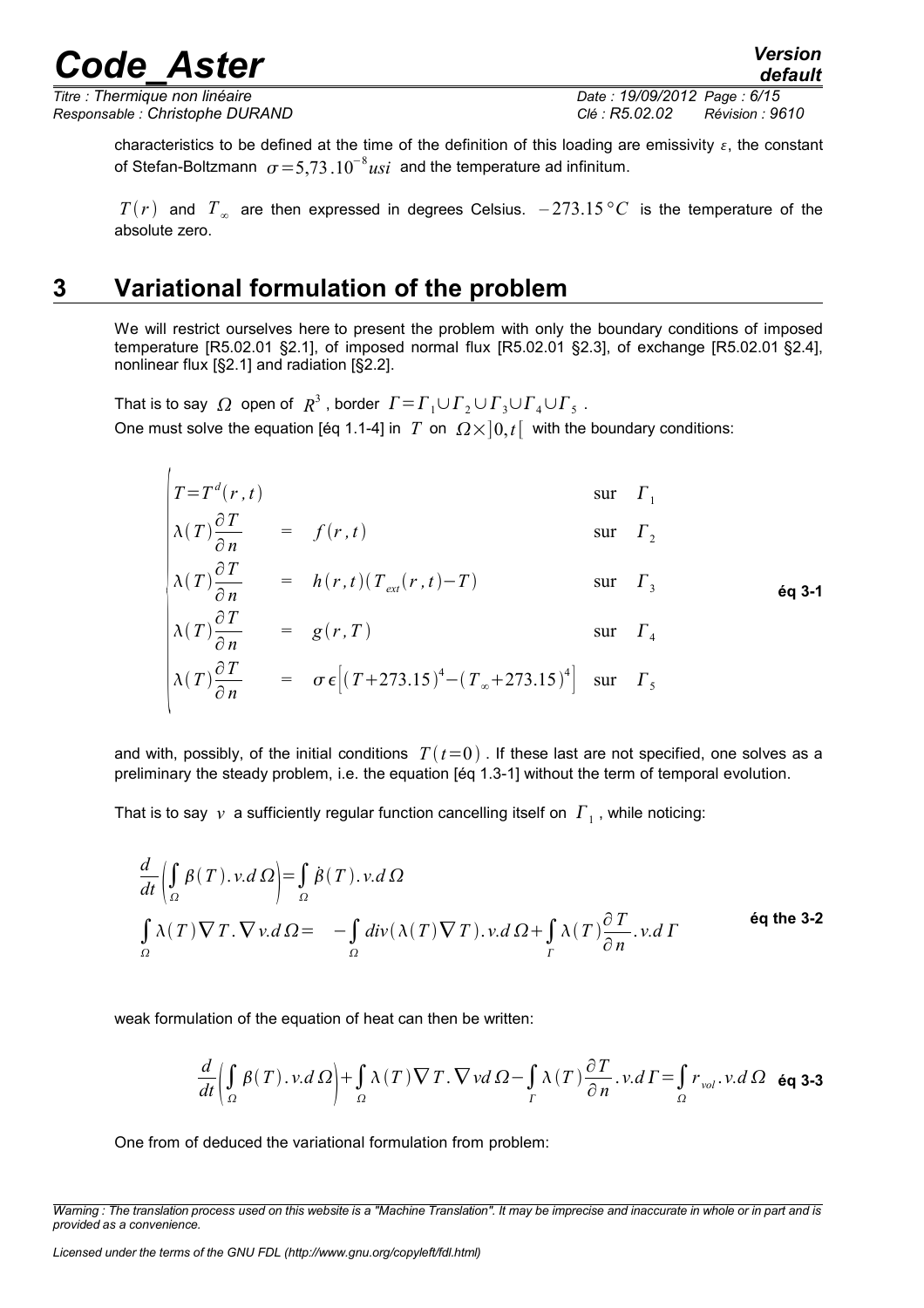*Responsable : Christophe DURAND Clé : R5.02.02 Révision : 9610*

*Titre : Thermique non linéaire Date : 19/09/2012 Page : 7/15*

*default*

$$
\int_{\Omega} \frac{d\beta(T)}{dt} \cdot v \cdot d\Omega + \int_{\Omega} \lambda(T) \nabla T \cdot \nabla v \cdot d\Omega + \int_{\Gamma_3} hT \cdot v \cdot d\Gamma_3 =
$$
\n
$$
\int_{\Omega} r_{vol} \cdot v \cdot d\Omega + \int_{\Gamma_2} f \cdot v \cdot d\Gamma_2 + \int_{\Gamma_3} hT_{ext} \cdot v \cdot d\Gamma_3 +
$$
\n
$$
\int_{\Gamma_4} g \cdot v \cdot d\Gamma_4 + \int_{\Gamma_5} \sigma \epsilon \cdot \left[ (T + 273.15)^4 - (T_{\infty} + 273.15)^4 \right] \cdot v \cdot d\Gamma_5
$$
\n
$$
\epsilon_1
$$

*Warning : The translation process used on this website is a "Machine Translation". It may be imprecise and inaccurate in whole or in part and is provided as a convenience.*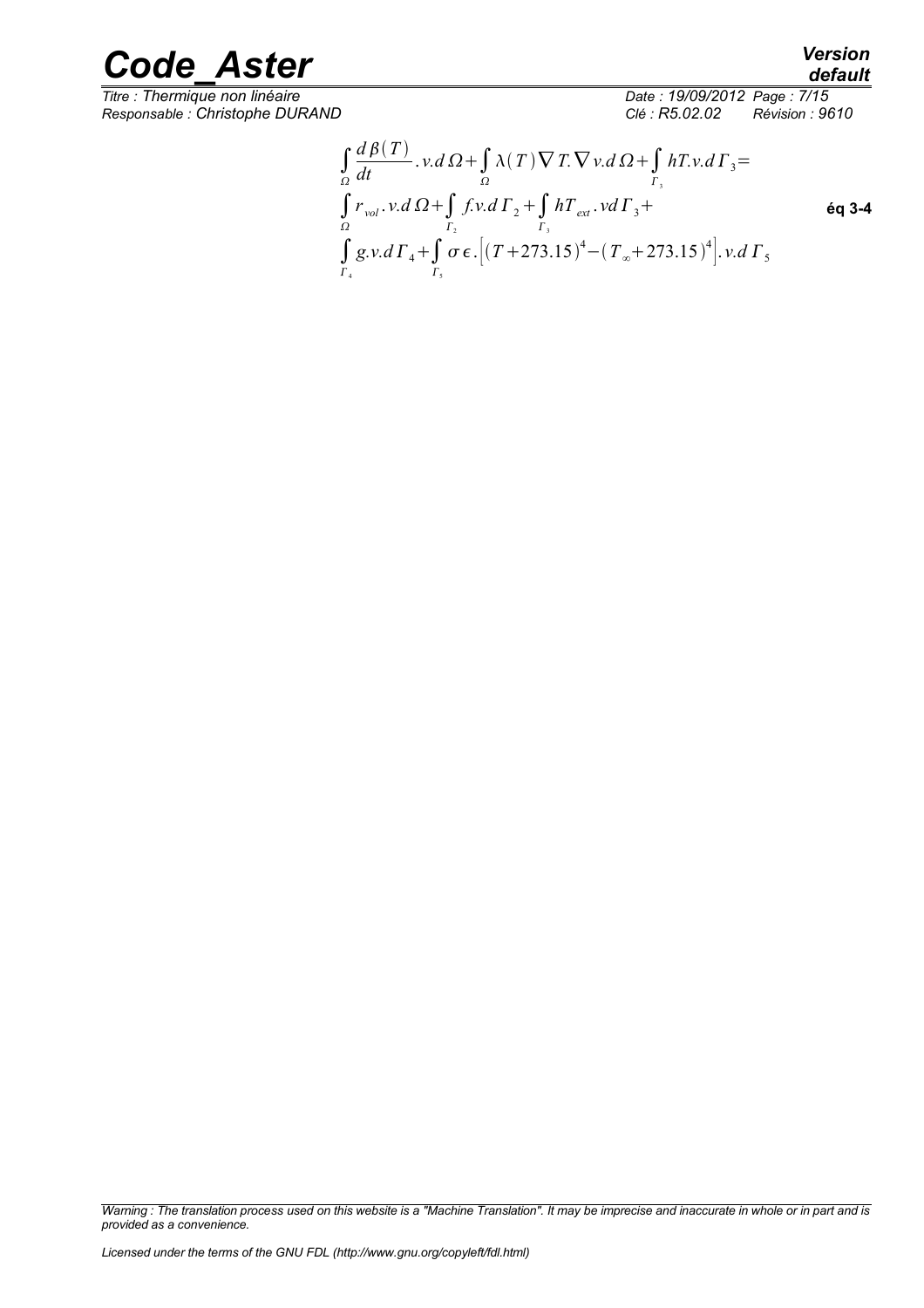*Responsable : Christophe DURAND Clé : R5.02.02 Révision : 9610*

*Titre : Thermique non linéaire Date : 19/09/2012 Page : 8/15*

### **4 Discretization in time of the differential equation**

#### **4.1 Introduction of - method**

a classical way to discretize a first order differential equation is it  $\Theta$  - the method. Let us consider the following differential equation:

$$
\begin{cases}\ny(t) = \phi(t, y(t)) \\
y(0) = y_0\n\end{cases}
$$

 $\Theta$  the - method consists in discretizing the equation [eq 4.1-1] by a diagram with the finite differences

$$
\frac{1}{\Delta t} (y_{n+1} - y_n) = \theta \cdot \phi(t_{n+1}, y_{n+1}) + (1 - \theta) \cdot \phi(t_n, y_n)
$$
\n
$$
\text{\'eq 4.1-2}
$$

where  $y_{n+1}$  is an approximation of  $y(t_{n+1})$  ,  $y_n$  being supposed known and  $\theta$  is the parameter of the method  $\theta \in [0,1]$ .

**Note:**

*if*  $\theta = 0$  the diagram is known as explicit, *if*  $\theta \neq 0$  the diagram is known as implicit.

#### **4.2 Application to the equation of heat**

Let us use it  $\Theta$  - method in the variational formulation of the equation of heat, where one posed:

$$
T^{+}=T(r, t+\Delta t) \t T^{-}=T(r, t) \t h^{+}=h(r, t+\Delta t) \t h^{-}=h(r, t)
$$
  
\n
$$
f^{+}=f(r, t+\Delta t) \t f^{-}=f(r, t) \t T^{+}_{ext}=T_{ext}(r, t+\Delta t) \t T^{-}_{ext}=T_{ext}(r, t)
$$
  
\n
$$
r^{+}_{vol}=r_{vol}(r, t+\Delta t) \t r_{vol}=r_{vol}(r, t) \t T^{d^{+}}=T^{d}(r, t+\Delta t) \t T^{d^{-}}=T^{d}(r, t)
$$
  
\n
$$
g^{+}=g(r, T^{+}) \t g^{-}=g(r, T^{-})
$$

where  $\;T^d(r,t)\;$  the temperature imposed on the border of the field represents, according to time and of space.

Let us introduce following spaces of functions:

$$
V_{t'} = \left\{ v \in H^1(\Omega) v_{/T_1} = T^{d+1} \right\}
$$
  
\n
$$
V_{t} = \left\{ v \in H^1(\Omega) v_{/T_1} = T^{d-1} \right\}
$$
  
\n
$$
V_0 = \left\{ v \in H^1(\Omega) v_{/T_1} = 0 \right\}
$$

The field  $T^-$ ∈ $V^-_{t^-}$  being supposed known, one seeks  $T^+$ ∈ $V^-_{t^+}$  such as  $\forall v \in V^-_0$  :

*Warning : The translation process used on this website is a "Machine Translation". It may be imprecise and inaccurate in whole or in part and is provided as a convenience.*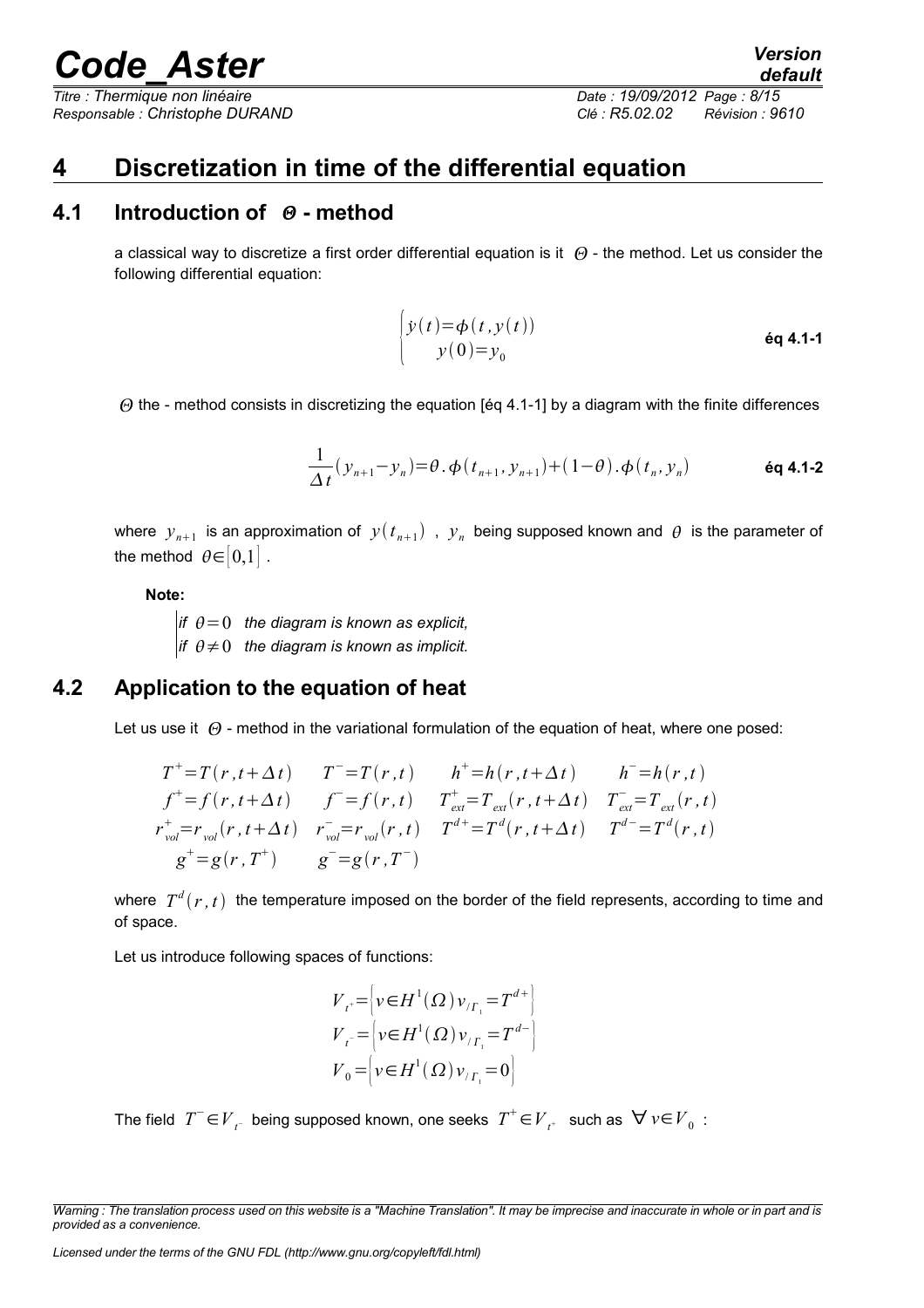*Responsable : Christophe DURAND Clé : R5.02.02 Révision : 9610*

*Titre : Thermique non linéaire Date : 19/09/2012 Page : 9/15*

$$
\int_{\Omega} \frac{\beta(T^{+}) - \beta(T^{-})}{\Delta t} v \, d\Omega \qquad + \int_{\Omega} (\theta \lambda(T^{+}) \nabla T^{+} \cdot \nabla v + (1 - \theta) \lambda(T^{-}) \nabla T^{-} \cdot \nabla v) \, d\Omega
$$
\n
$$
-\int_{\Gamma_{2}} (\theta f^{+} + (1 - \theta) f^{-}) v \, d\Gamma_{2} \qquad - \int_{\Gamma_{3}} (\theta h^{+} T^{+}_{ext} + (1 - \theta) h^{-} T^{-}_{ext} - \theta h^{+} T^{+} - (1 - \theta) h^{-} T^{-}) v \, d\Gamma_{3}
$$
\n
$$
-\int_{\Gamma_{4}} (\theta g^{+} + (1 - \theta) g^{-}) v \, d\Gamma_{4}
$$
\n
$$
= + \int_{\Omega} (\theta r_{v} (T^{+}) + (1 - \theta) r_{v} (T^{-})) v \, d\Omega
$$
\n
$$
+ \int_{\Omega} (\theta r_{v} (T^{+}) + (1 - \theta) r_{v} (T^{-})) v \, d\Omega
$$
\n
$$
\qquad \qquad \text{6g 4.2-1}
$$

not to excessively weigh down the writing and insofar as the process is identical to the other terms, one did not make appear the term of radiation in these equations (integral on  $\left| {\mathit{\Gamma} _5^{} } \right)$ .

While posing:

$$
(hT_{ext})^{\theta} = \theta h^{+} T_{ext}^{+} + (1 - \theta) h^{-} T_{ext}^{-}
$$
  
\n
$$
f^{\theta} = \theta f^{+} + (1 - \theta) f^{-}
$$
 one obtains finally:  
\n
$$
r^{\theta} = \theta r_{vol}^{+} + (1 - \theta) r_{vol}^{-}
$$
  
\n
$$
\int_{\Omega} \frac{\beta(T^{+})}{\Delta t} v \cdot d\Omega + \theta \int_{\Omega} \lambda(T^{+}) \nabla T^{+} \cdot \nabla v \cdot d\Omega + \theta \int_{r_{s}} h^{+} T^{+} v \cdot d\Gamma_{3}
$$
  
\n
$$
- \theta \int_{r_{4}}^{r_{4}} g(T^{+}) \cdot v \cdot d\Gamma_{4} - \theta \int_{\Omega} r_{v}(T^{+}) \cdot v \cdot d\Omega = L_{1}(v, T^{-})
$$
  
\n
$$
\forall v \in V_{0}
$$

where one posed:

$$
L_{1}(v, T^{-}) = \int_{\Omega} \frac{\beta(T^{-})}{\Delta t} v \, d\Omega - \int_{\Omega} (1 - \theta) \lambda(T^{-}) \nabla T^{-} \cdot \nabla v \cdot d\Omega + \int_{\Gamma_{2}} f^{\theta} v \, d\Gamma_{2}
$$
  
+ 
$$
\int_{\Gamma_{3}} ((hT_{ext})^{\theta} - (1 - \theta)h^{-}T^{-}) v \cdot d\Gamma_{3} + \int_{\Omega} r^{\theta} v \cdot d\Omega
$$
  
+ 
$$
(1 - \theta) \int_{\Gamma_{4}} g(T^{-}) v \cdot d\Gamma_{4} + (1 - \theta) \int_{\Omega} r_{v}(T^{-}) v \cdot d\Omega
$$

A a time of given computation, this term is known. Indeed, only the temperature at previous time  $\;T^{\!-}$  , as well as the values at the known time running of *function* of time, intervene.

If the distribution of temperature in the system at initial time is not provided, the steady problem is solved. The terms of evolution disappear  $\Theta = 1$ ; the field of temperature at initial time is given by:

$$
\int_{\Omega} \lambda (T^{t=0}) \nabla T^{t=0} \cdot \nabla v \cdot d \Omega + \int_{\Gamma_3} h^{t=0} T^{t=0} v \cdot d \Gamma_3 - \int_{\Gamma_4} g (T^{t=0}) v \cdot d \Gamma_4
$$
\n
$$
= \int_{\Gamma_2} f^{t=0} v \cdot d \Gamma_2 + \int_{\Gamma_3} h^{t=0} T^{t=0} v \cdot d \Gamma_3 + \int_{\Omega} r^{t=0} v \cdot d \Omega
$$
\n
$$
\forall v \in V_0
$$
\n6q 4.2-4

the problem is written finally in the condensed form:

*default*

*Warning : The translation process used on this website is a "Machine Translation". It may be imprecise and inaccurate in whole or in part and is provided as a convenience.*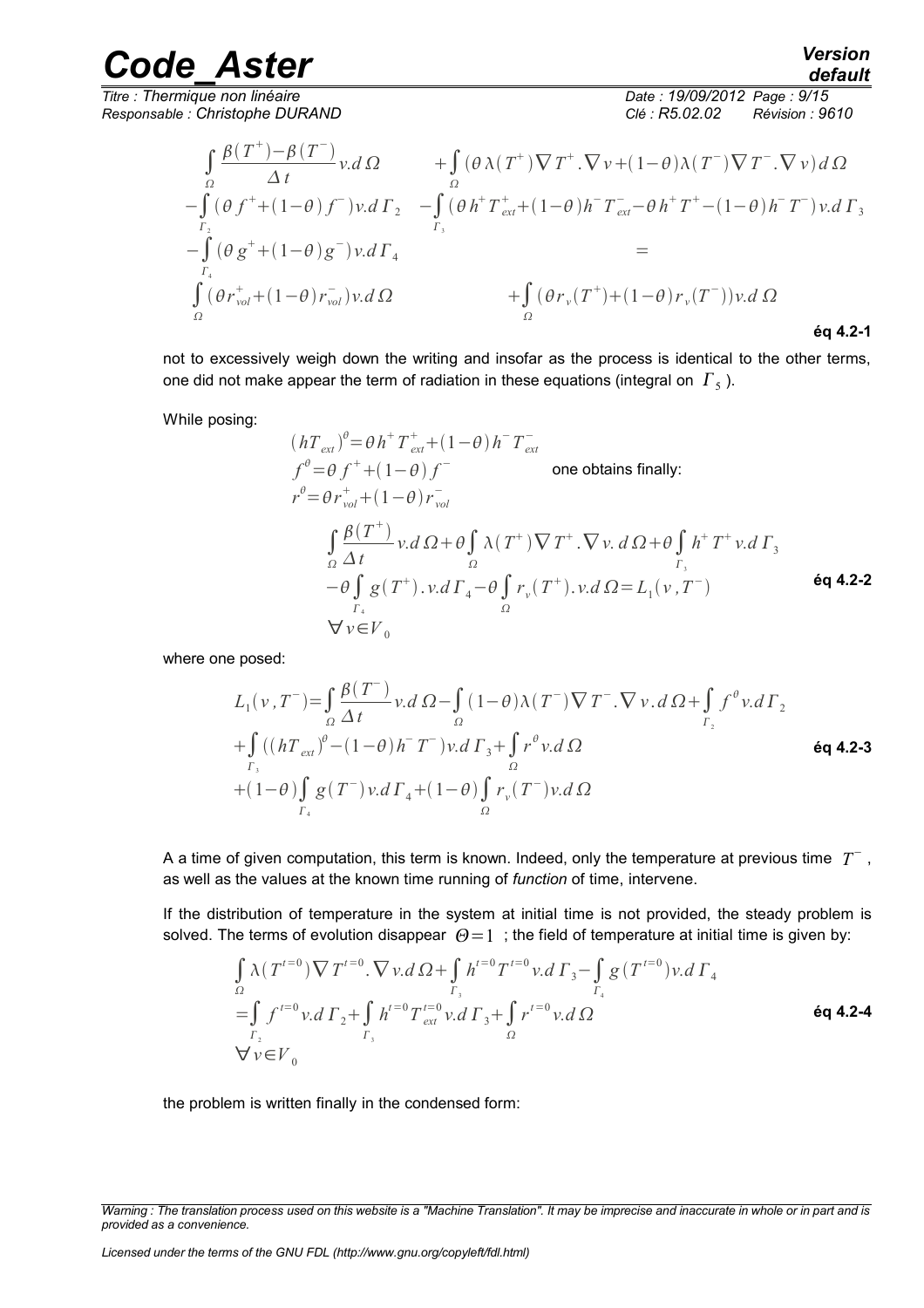*default*

*Responsable : Christophe DURAND Clé : R5.02.02 Révision : 9610*

 $\downarrow$ A  $S$ oit  $T$ <sup>−</sup>  $\in$   $V$ <sub>t</sub><sup>−</sup>  ${\it connu}$  , trouver  $T$ <sup>+</sup>  $\in$   $V$ <sub>t</sub>+ tel que  $\forall v \in V_0 : a(v, T^+) = L_1(v, T^-)$ **éq 4.2-5**

## **5 spatial Discretization and adaptation of the algorithm of Newton with the problem**

the principle of the method of Newton is very detailed in [R5.03.01], one will expose here only the adaptations specific to the nonlinear algorithm of thermal.

#### **5.1 Spatial discretization**

Is  $P_h$  a space division  $\Omega$  , indicate by  $\overline{N}$  the number of nodes of the mesh,  $\overline{p}_i$  the shape function associated with the node  $|i|$  . One indicates by  $|J|$  all the nodes belonging to the border  $|G|$ .

Are:

:

$$
V_{t}^{h} = \left\{ v = \sum_{i=1,N} v_i p_i(x) ; v_j = T^d(x_j, t^+) \quad j \in J \right\}
$$
  
\n
$$
V_{t}^{h} = \left\{ v = \sum_{i=1,N} v_i p_i(x) ; v_j = T^d(x_j, t^-) \quad j \in J \right\}
$$
  
\n
$$
V_{0}^{h} = \left\{ v = \sum_{i=1,N} v_i p_i(x) ; v_j = 0 \quad j \in J \right\}
$$

the problem [éq 4.2-5] can be replaced by the problem discretized with many unknowns finished according to:

That is to say 
$$
T^- \in V_t^h
$$
 known, to find  $T^+ \in V_{t^+}^h$  such as  $v_h \in V_0^h a(v_h, T^+) = L_1(v_h, T^-)$ 

#### **éq 5.1-2**

that one can also write, with the same formalism as  $STAT$  NON LINE [R5.03.01], in vectorial form:

$$
v^{T} R(T^{+}, t^{+}) = v^{T} L(T^{-}, t^{+}) \quad \forall v \text{ such as } Bv = 0
$$
  

$$
BT^{+} = T^{d}(t^{+})
$$

#### **éq 5.1-3**

where the operator  $\bm{B}$  expresses the boundary condition of imposed temperature  $T^+\!\in\!{V}^h_{t^+}$  . It is defined by:

$$
(\mathbf{B}\mathbf{v})_j = \begin{cases} 0 \text{ si } j \notin J \\ v_j \text{ si } j \in J \end{cases}
$$
éq the 5.1-4

cases where the application  $R$  is linear is treated by the command THER LINEAIRE [R5.02.01].

The dualisation of the boundary conditions, detailed in [R3.03.01], led to the nonlinear problem in  $T^{\pm}$ 

*Warning : The translation process used on this website is a "Machine Translation". It may be imprecise and inaccurate in whole or in part and is provided as a convenience.*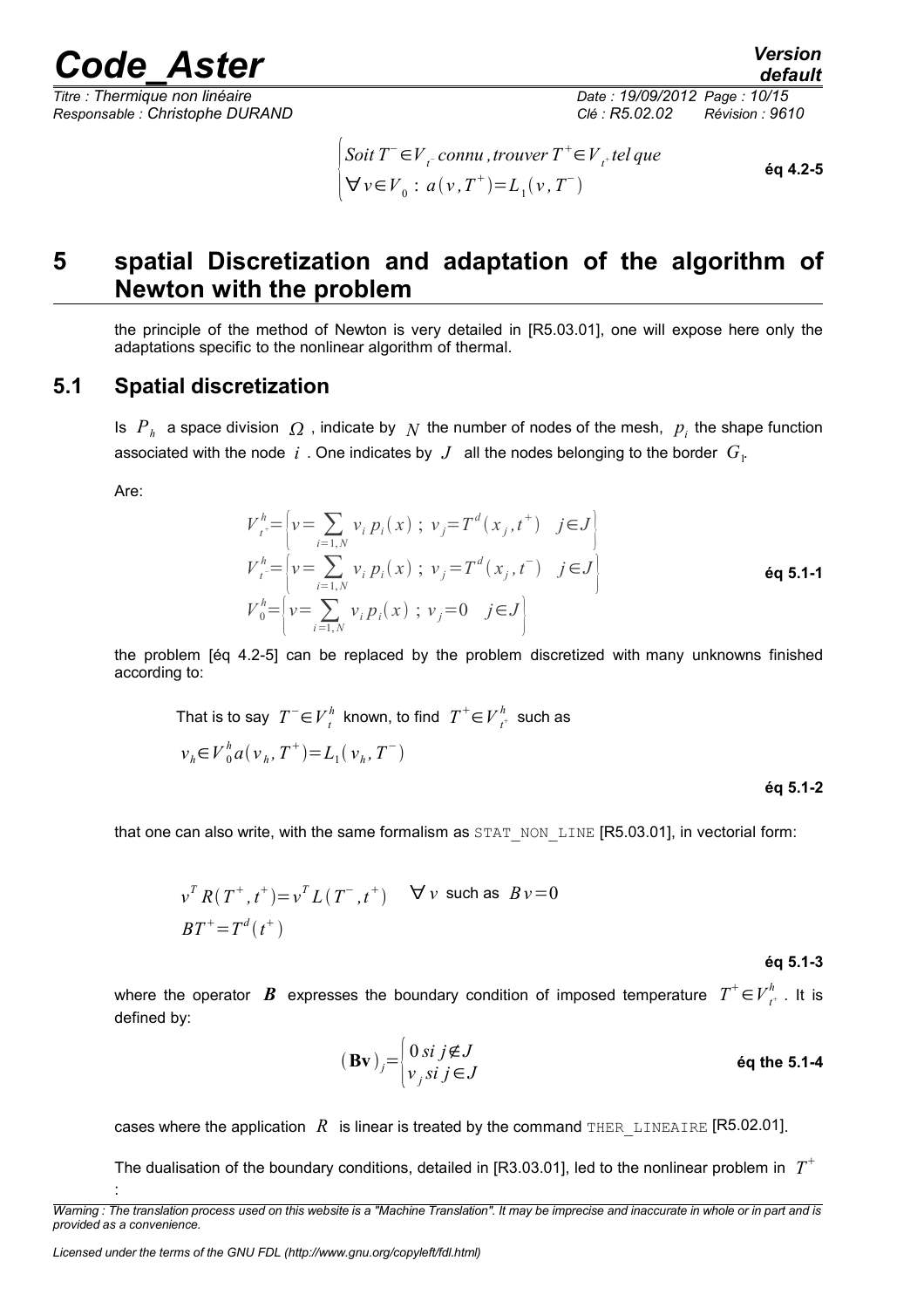*Titre : Thermique non linéaire Date : 19/09/2012 Page : 11/15 Responsable : Christophe DURAND Clé : R5.02.02 Révision : 9610*

$$
\begin{cases}\nR(T^+, t^+) + B^T \lambda^+ = L(T^-, t^+) \\
BT^+ = T^d(t^+)\n\end{cases}
$$
éq the 5.1-5

unknowns are the couple  $(T^+,\lambda^+)$  , where  $\,\lambda^+ \,$  represents the "Lagrange multipliers" of the boundary conditions of Dirichlet.

To solve the system [éq 5.1-5] amounts cancelling in  $(T_i^+, \lambda_i^+)$  the vector  $F(T^+, \lambda^+)$ , called residue, defined by:

$$
F(T^+, \lambda^+) = \begin{pmatrix} L(T^-, t^+) - R(T^+, t^+) - B^T \lambda^+ \\ T^d(t^+) - B T^+ \end{pmatrix}
$$
 6q 5.1-6

the method of Newton consists in building a vector series  $\left\| \boldsymbol{\mathit{x}}^{n} \right\|_{n}$  converging towards the solution of  $F(x)=0$  using the tangent linear application of F.

#### **5.2 Steady computation**

the variational problem is that of the equation [éq 4.2-4]. A to note: in steady computation, the enthalpy does not intervene in the application *R* .

One introduces the matrix of the tangent linear application of the function  $R(T^n)$ :

$$
K^n = \frac{\partial R}{\partial T}\big|_{T_n}
$$

That of the function  $F(T^n, \lambda^{-n})$  is then:

 $\mathsf{L}$  $K^n$  *B*<sup>*T*</sup>  $B \left| 0 \right|$ 

In the case of steady computation, one must reiterate from a uniform value of initialization of the field of temperature; in fact  $T_0=0$  in any node. The first iteration of computation, known as iteration of prediction, consists in solving the following system:

$$
\begin{bmatrix} K(T_0) & B^T \\ B & 0 \end{bmatrix} \begin{bmatrix} T_1 - T_0 \\ \lambda_1 - \lambda_0 \end{bmatrix} = \begin{bmatrix} L - R(T_0) - B^T \lambda_0 \\ T^d - B T_0 \end{bmatrix} \tag{6q 5.2-1}
$$

As one can see it in the equation of the steady problem [éq 4.2-4], the temperature does not appear to the second member: one writes  $|L|$  and not  $|L(T^{}_0)|$  .

If the problem is linear  $R(T_{0})=K(T_{0})T_{0}=K$ .  $T_{0}$  . All the terms disappear  $T_{0}$  from it by simplification. The solution is obtained in an iteration by inversion of a system identical to that described in [R5.02.01 §6].

The following iterations are iterations of Newton, with reactualization or not of the tangent matrix *K* .

*Warning : The translation process used on this website is a "Machine Translation". It may be imprecise and inaccurate in whole or in part and is provided as a convenience.*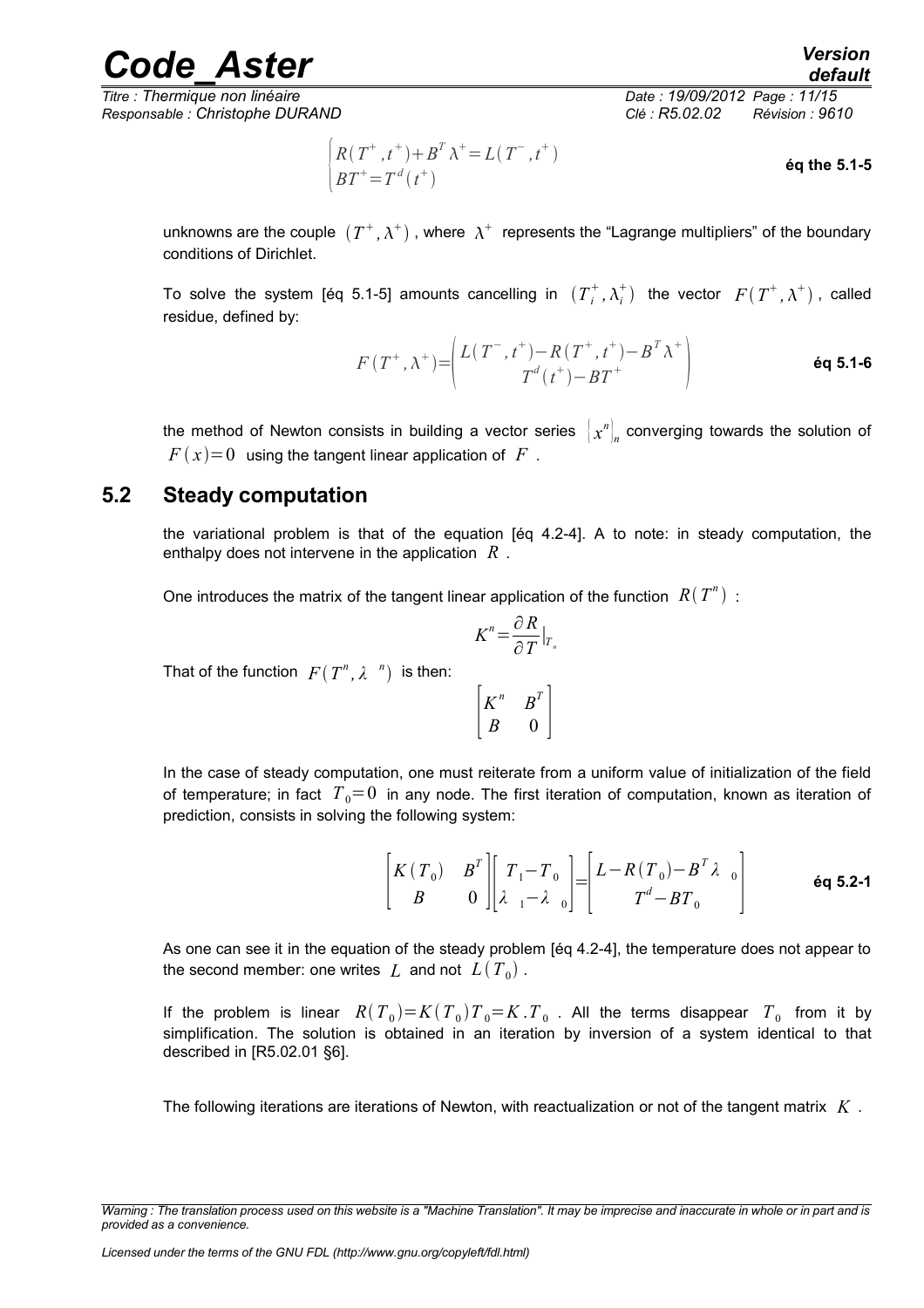*Titre : Thermique non linéaire Date : 19/09/2012 Page : 12/15 Responsable : Christophe DURAND Clé : R5.02.02 Révision : 9610*

*Code\_Aster Version default*

$$
\begin{bmatrix} K(T_{(i)}) & B^T \\ B & 0 \end{bmatrix} \begin{bmatrix} T_{i+1} - T_i \\ \lambda_{i+1} - \lambda_i \end{bmatrix} = \begin{bmatrix} L - R(T_i) - B^T \lambda_i \\ 0 \end{bmatrix} \tag{6q 5.2-2}
$$

For the iteration of prediction, the writing of the lower subsystem of the equation [éq 5.2-1], after simplification, ensures us that  $BT_1 = T^d$  . The reiterated first and all the following thus check the conditions of Dirichlet.

The brackets around the index of iteration in the statement  $|K(T_{(i)})\rangle$  mean that one can reactualize or not the tangent matrix with the wire of the iterations.

#### **Note:**

The temperature of initialization  $T_0$  has of influence only for one nonlinear steady computation. *While being of about size of the expected temperatures, it would make it possible "to leave" less far from the solution that a null field everywhere; and thus the nombre of iterations would* decrease. Today, it is not possible to enter a value of  $\,T_{\,0}$  . The vector temperature is initialized, *into tough, to zero.*

#### **5.3 Transient computation**

For the first iteration of time step, known as iteration of prediction, one "makes as if" the problem describes in [éq 5.1-5] were linear. This formulation must make it possible to directly obtain the solution to a linear problem of thermal. But here, the situation is a little different from steady computation because of the formulation in enthalpy. The linearization of [éq 5.1-5] gives:

$$
\begin{cases}\nR(T^-, t^+) + K(T^-, t^+)(T^+ - T^-) + B^T \lambda^+ = L(T^-, t^+) \\
BT^+ = T^d(t^+)\n\end{cases}
$$
 6q 5.3-1

What amounts solving, for the problem presented in matric form:

$$
\begin{bmatrix} K(T^-) & B^T \\ B & 0 \end{bmatrix} \begin{bmatrix} T_1^+ \\ \lambda_1^+ \end{bmatrix} = \begin{bmatrix} L(T^-, t^+) + K(T^-)T^- - R(T^-) \\ T^d(t^+) \end{bmatrix} \tag{6q 5.3-2}
$$

the function enthalpy is known with a constant of integration close which appears in the relation binding  $R(T^-)$  to  $K(T^-)T$ . This same constant is found in the statement of  $L(T^-,t^+)$ . One can then eliminate it while leading to the following system of equations:

$$
\begin{bmatrix} K(T^{-}) & B^{T} \\ B & 0 \end{bmatrix} \begin{bmatrix} T_{1}^{+} \\ \lambda_{1}^{+} \end{bmatrix} = \begin{bmatrix} \tilde{L}(T^{-}, t^{+}) \\ T^{d}(t^{+}) \end{bmatrix} \tag{6q 5.3-3}
$$

where  $\tilde{L}(T^-,t^+)$  is the second member calculated with heat capacity and not the enthalpy (option CHAR THER EVOLNI [§6.2]).

Lastly, as for the steady case seen in the preceding chapter, the following iterations are iterations of Newton:

*Warning : The translation process used on this website is a "Machine Translation". It may be imprecise and inaccurate in whole or in part and is provided as a convenience.*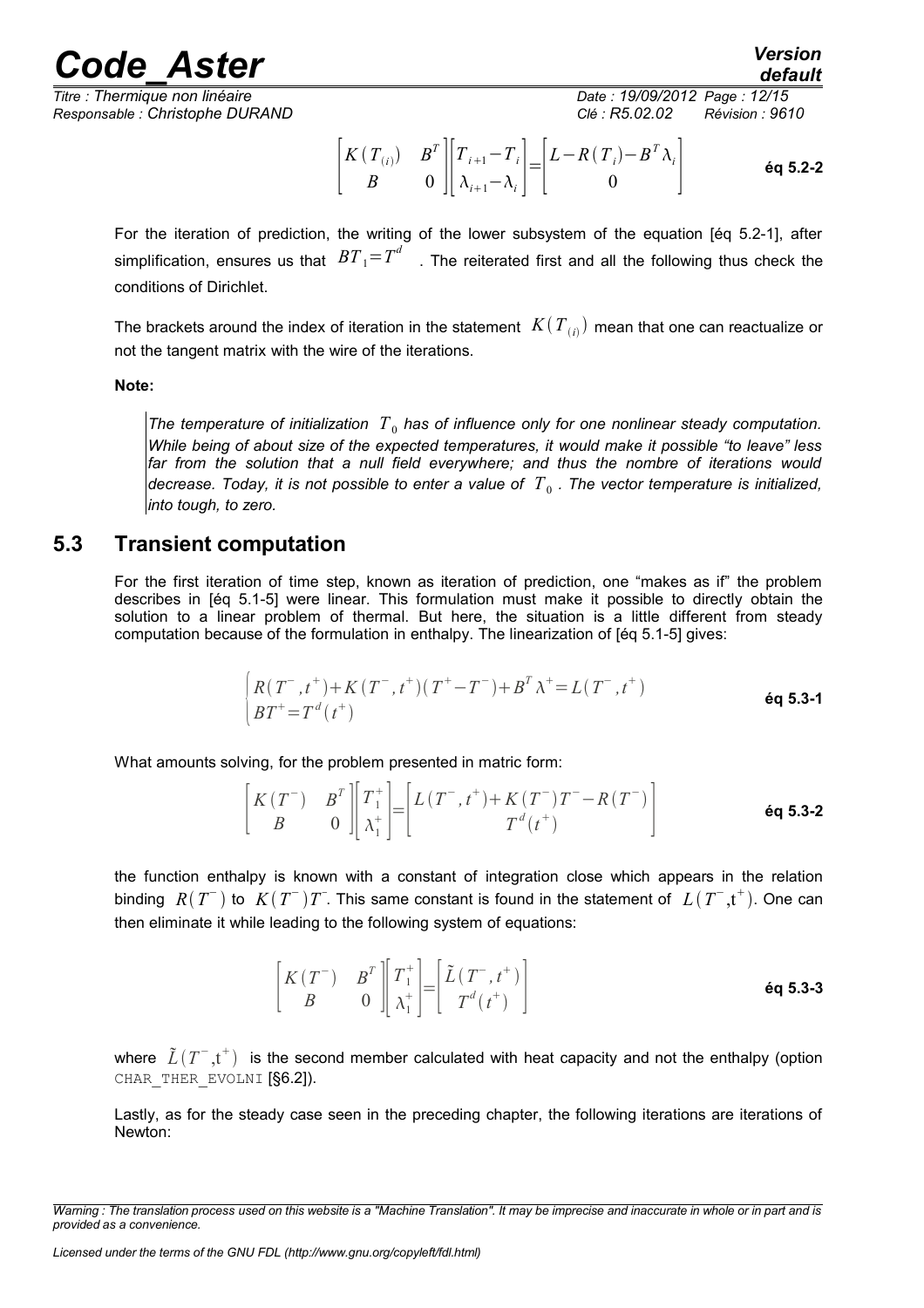*Titre : Thermique non linéaire Date : 19/09/2012 Page : 13/15 Responsable : Christophe DURAND Clé : R5.02.02 Révision : 9610*

*default*

$$
\begin{bmatrix} K(T_{(i)}, t^+) & B^T \ B & 0 \end{bmatrix} \begin{bmatrix} T_{i+1}^+ - T_i^+ \\ \lambda_{i+1}^+ - \lambda_i^+ \end{bmatrix} = \begin{bmatrix} L(T^-, t^+) - R(T_i, t^+) - B^T \lambda_i \\ 0 \end{bmatrix}
$$
 6q 5.3-4

This times, on the other hand,  $L(T^-,t^+)$  is calculated with the enthalpy and not heat capacity to be coherent with  $R(T_i^+)$ .

*Code\_Aster Version*

#### **5.4 Convergence**

Since time intervenes in the form of the tangent matrix, and also time step, one prefers systematically to bring up to date this one at the beginning of each step not to degrade the velocity of convergence too much. On the other hand, freedom is left to the user time step control his frequency of computation during one.

A each iteration, one can carry out the search for an optimum step of progression towards the solution by some iterations (2 or 3) of linear search. This method is described in detail in [R5.03.01].

The computation famous is converged when the vector residue is null [éq 5.1-6]:

$$
F(T^+_{i}, \lambda^+, t^+) = \begin{pmatrix} L(T^-, t^+) - R(T^+_{i}, t^+) - B^T \lambda^+ \\ T^d(t^+) - B T^+_{i} \end{pmatrix}
$$
 6q 5.4-1

the lower part of the vector is always null (conditions of Dirichlet). One thus checks:

$$
\frac{\|L(T^-, t^+) - R(T^+, t^+) - B^T \lambda^+ \|_2}{\|L(T^-, t^+) - B^T \lambda^+ \|_2} \leq \epsilon
$$
\n
$$
\text{ éq 5.4-2}
$$

the user also has the possibility of stopping the iterations on an absolute criterion:

$$
||L(T^-, t^+) - R(T^+, t^+) - B^T \lambda^+||_{\infty} \le \epsilon
$$

*Warning : The translation process used on this website is a "Machine Translation". It may be imprecise and inaccurate in whole or in part and is provided as a convenience.*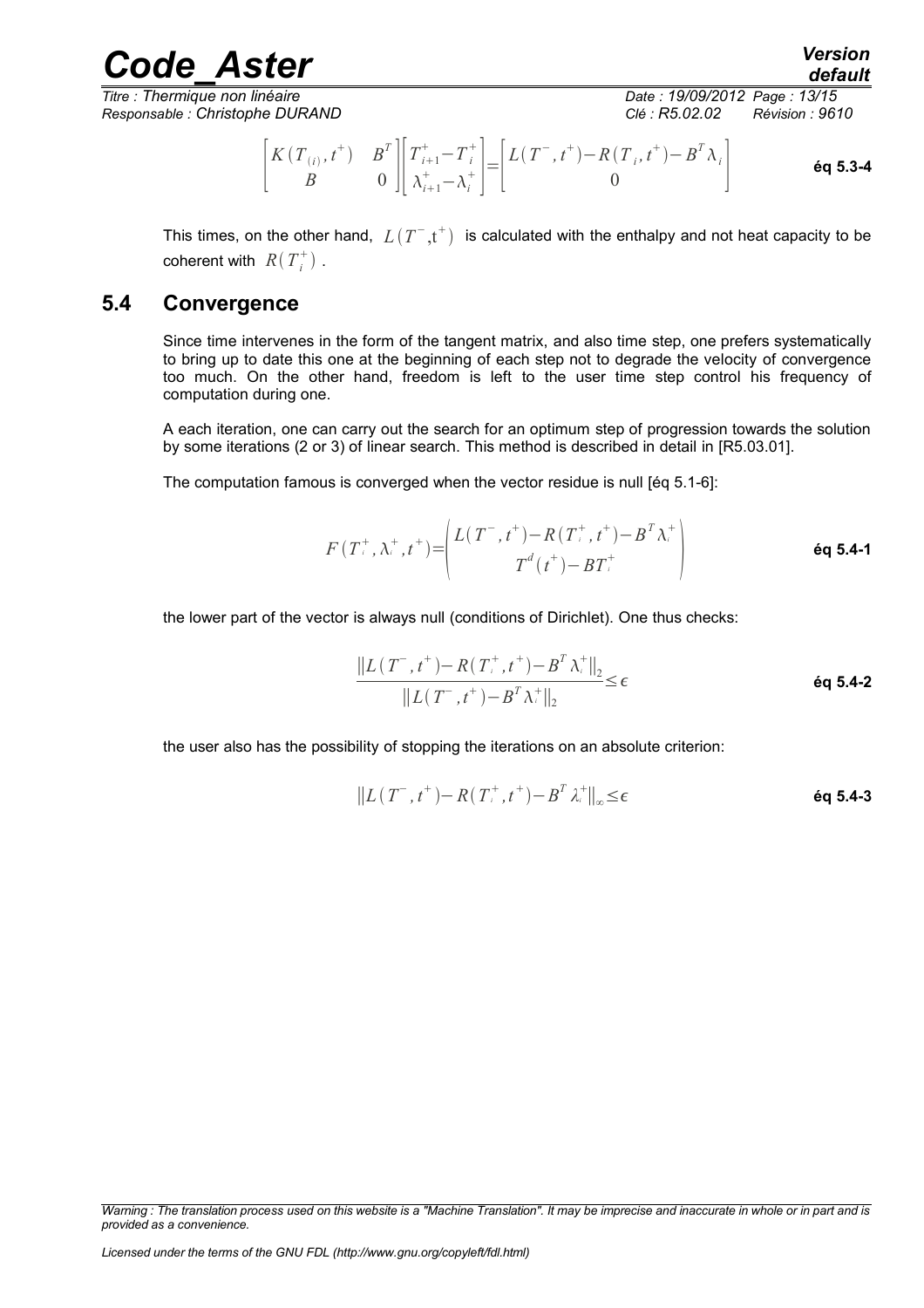*Responsable : Christophe DURAND Clé : R5.02.02 Révision : 9610*

### **6 Principal options of nonlinear thermal calculated in** *Code\_Aster*

#### **6.1 Boundary conditions and loadings**

One will refer to [R5.02.01] for the boundary conditions and the linear loadings.

Nonlinear flux CHAR\_THER\_FLUNL  $\Gamma_{4}$  $(1-\theta)g(T^{-})v.d\Gamma_{4}$ nonlinear Radiation CHAR\_THER\_RAYO\_R ∫  $\Gamma_{4}$  $\sigma \epsilon [(T+273.15)^4 - (1-\theta)(T+273.15)^4]$ . *v.d*  $\Gamma_4$  $CHAR$ <sub>\_</sub>THER CHAR\_THER\_SOURNL  $\int_{0}^{1}$  $(1-\theta) r_v(T^-) v.d \Omega$ 

RAYO<sub>F</sub> **Source** Ω

#### **6.2 Computation of the elementary matrixes and transitory term**

|     | thermal<br>Inertia,<br>conductivity | MTAN_RIGI_MASS                                            | $\frac{\int_{\Omega} \frac{\rho}{\Delta t} \frac{Cp}{\nu \nu d\Omega} + \int_{\Omega} \theta \lambda(T^+) \nabla \nu \nabla \nu d\Omega}{\int \theta A \sigma \cdot \epsilon (T^+ + 273.15)^3 \nu \nu d\Gamma_4}$ |
|-----|-------------------------------------|-----------------------------------------------------------|-------------------------------------------------------------------------------------------------------------------------------------------------------------------------------------------------------------------|
|     | Radiation                           | MTAN THER RAYO R<br>MTAN THER RAYO F                      |                                                                                                                                                                                                                   |
|     | nonlinear                           | heat<br>Coefficient<br>оf<br>exchange<br>MTAN THER COEF R | $\int_{\Gamma} \theta \, h.v.v \, d\Gamma_4$                                                                                                                                                                      |
|     | COEF_F Flux                         | MTAN_THER_ MTAN THER FLUXNL                               | $-\int_{\Gamma} \theta \frac{dg}{dT}(T^{\dagger})v.v.d\Gamma_4$                                                                                                                                                   |
|     | nonlinear<br>Source                 | MTAN THER SOURNL                                          | $-\int \theta \frac{d r_v}{dT}(T^{\dagger})v.v.d \Omega$                                                                                                                                                          |
|     | transitory<br>Term                  | CHAR THER EVOLNI                                          | $\int_{\Omega} \frac{\beta(T)}{\Delta t} \cdot v \, d\Omega - \int_{\Omega} (1-\theta) \lambda(T) \nabla T \cdot \nabla v \, d\Omega$                                                                             |
|     |                                     |                                                           | $\int_{\Omega} \frac{\rho}{\Delta t} \frac{C\rho T}{\Delta t} \cdot v \, d\Omega - \int_{\Omega} (1-\theta) \lambda(T) \nabla T \cdot \nabla v \, d\Omega$                                                        |
| 6.3 |                                     | <b>Computation of residue</b>                             |                                                                                                                                                                                                                   |

#### RESI RIGI\_MASS Ω 1 *t*  $\beta(T^i) \nu.d \Omega + \int$ Ω  $\theta$   $\lambda$  (  $T^i$  )  $\nabla$   $T^i$  .  $\nabla$   $v$  .d  $\Omega$ Radiation RESI THER RAYO R RESI<sup>THER\_RAYO\_F</sup> ∫  $\Gamma_{4}$  $\theta$   $\sigma$   $\epsilon$  (  $T$ <sup>*i*</sup> + 273 .15 )<sup>4</sup> v. d  $\Gamma$  <sub>4</sub>

*Warning : The translation process used on this website is a "Machine Translation". It may be imprecise and inaccurate in whole or in part and is provided as a convenience.*

*Licensed under the terms of the GNU FDL (http://www.gnu.org/copyleft/fdl.html)*